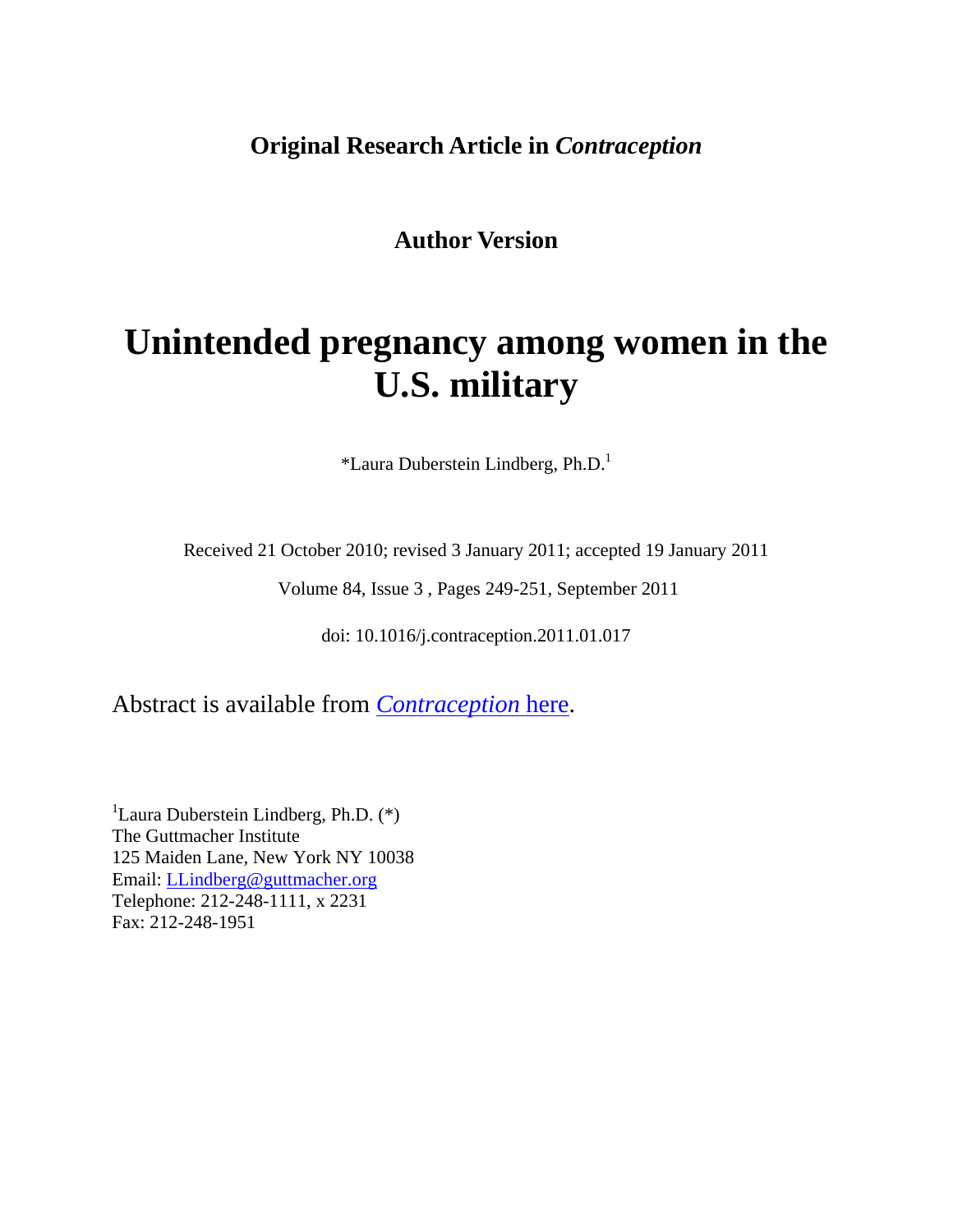## **Abstract**

**Background**: The study was conducted to examine the extent of unintended pregnancy among female active-duty military personnel in the U.S. Armed Forces.

**Study design:** Data consisted of representative data from active-duty women ages 18-44 years (*n*=3,745) from the 2005 Department of Defense Survey of Health Related Behaviors Among Active Duty Military Personnel. The proportion of women with an unintended pregnancy in the last 12 months, the pregnancy rate and the percentage of all pregnancies in the last 12 months that were unintended were calculated.

**Results**: An estimated 54% of pregnancies were unintended, based on self-reports. After accounting for likely underreporting for abortion, the adjusted unintended pregnancy rate was 117 per 1,000 women. Younger and less educated women had higher rates, as did enlisted women when compared to officers.

**Conclusion**: Further efforts are needed to reduce unintended pregnancy among women in the military.

*Keywords*: Military personnel; unintended pregnancy; reproductive health

## **1. Introduction**

Unintended pregnancy among women in the U.S. Armed Forces has implications not only for women and their families, but also for the military operational effectiveness of service members, potentially compromising troop readiness and deployment. Accordingly, the Department of Defense (DoD) has adopted the national *Healthy People 2010 (HP2010)* objective of reducing the proportion of servicewomen's pregnancies that are unintended to no more than 30% [1,2]. In 2001, 49% of pregnancies among civilian women 15–44 years in the U.S. were unintended and the unintended pregnancy rate was 51 per 1,000 women [3]. Although select studies have suggested unintended pregnancy may be more common among women in the military, efforts to monitor unintended pregnancy in the military have been hampered by a range of methodological limitations [4-7].

The present study used recent representative data from women across all branches of the U.S. military to estimate unintended pregnancy rates, and the proportion of pregnancies that were unintended, overall and for key subgroups.

#### **2. Materials and methods**

Data for this analysis were drawn from the 2005 DoD Survey of Health Related Behaviors Among Active Duty Military Personnel [2]. The survey was designed to measure progress towards *HP2010* objectives for select health behaviors, including unintended pregnancy, among active-duty personnel. A two-stage sampling procedure was used to ensure representativeness of the active-duty force worldwide. First-stage sampling randomly selected military installations or ships within service (Army, Navy, Marine Corps, Air Force) and world region (within and outside the continental United States). Second stage sampling randomly selected individuals stratified by gender and pay grade, oversampling officers and women to ensure adequate sample sizes. Sampling weights adjusted for probability of selection and nonresponse. The survey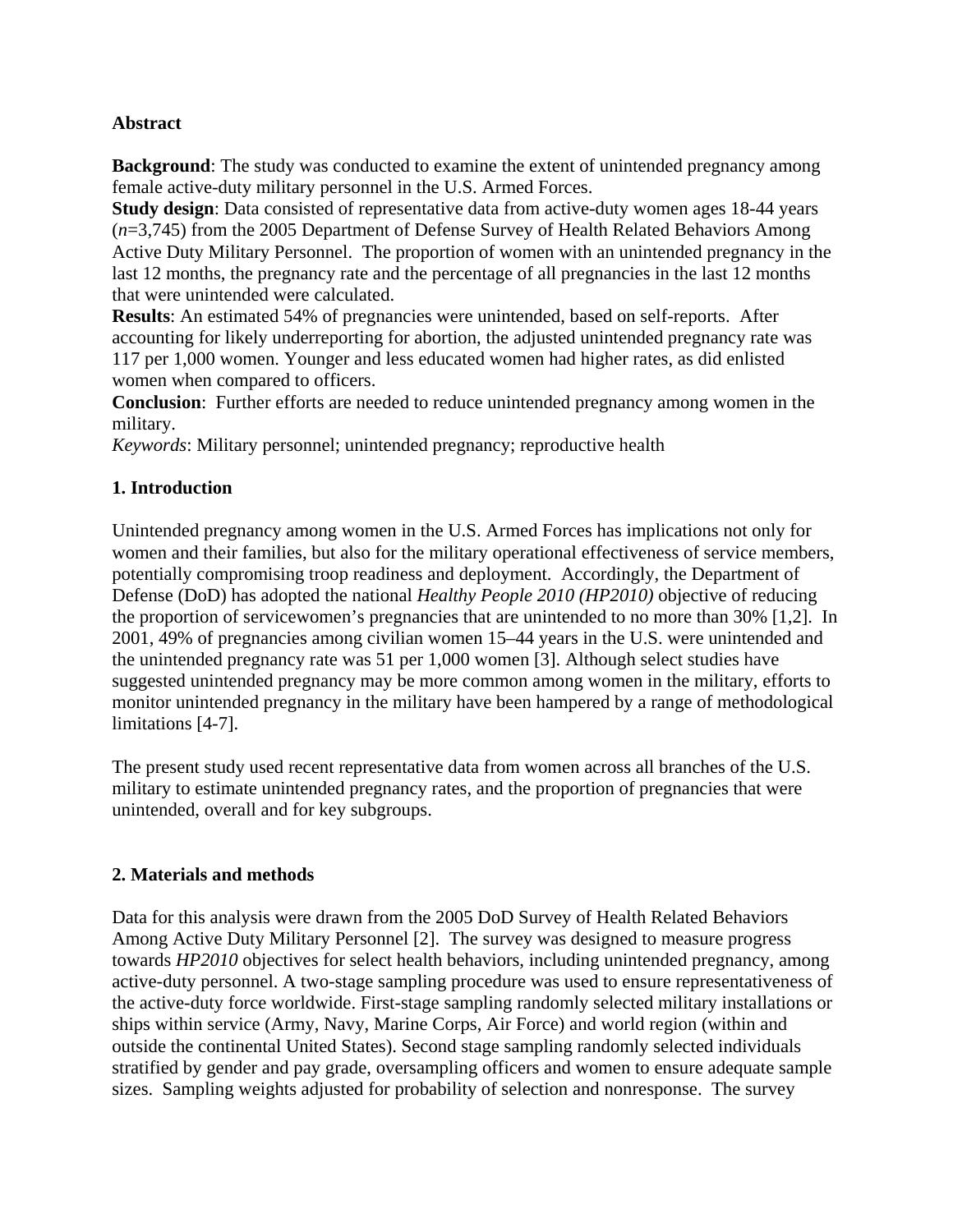instrument was a self-administered paper-and-pencil questionnaire; respondents were informed it was anonymous, confidential and voluntary. The 2005 survey comprised 16,146 completed interviews, with an overall response rate of 51.8%. This analysis focuses on the 3,745 interviews with women ages 18–44 years.

In two separate survey questions, female respondents were asked if they had been pregnant at any time in the last 12 months (including at the time of the interview) and if they had had an unintended pregnancy in the past 12 months. Based on these self-reports, the pregnancy rate, the unintended pregnancy rate, and the percentage of all pregnancies in the last 12 months that were unintended were calculated. Independent group T-tests of differences were used to test for statistically significant differences between key subgroups (age, education, union status, race/ethnicity, Service branch and pay grade). All analyses were conducted using Stata Statistical Software version 11.1, using the *svy* command to account for the clustered sample design [8].

To better mirror methods used to measure unintended among the civilian population [3], estimates were calculated that adjust for the likely underreporting of both unintended pregnancies and pregnancies overall, due to the sensitivity of these items [9]. Analyses of nationally representative household surveys have found that nearly half of abortions were underreported [10,11]; these unreported induced abortions represented 11.9% of the total number of reported pregnancies. Based on this pattern, the number of pregnancies reported in the DoD survey were adjusted (i.e., increased) by 11.9%. Since these additional pregnancies represent induced abortions, 95% were assumed to be unintended [3].

#### **3. Results**

In 2005, the overall pregnancy rate was 179 per 1,000 women ages 18-44 years in the military (Table 1). Fifty four percent of these pregnancies were reported as unintended. The self-reported unintended pregnancy rate was 97 per 1,000 women, meaning that about 10% of this group had an unintended pregnancy during 2005.

The unintended pregnancy rate was significantly higher among younger women, women with less completed education, nonwhite women, and those in a cohabiting union, as compared to reference groups. The unintended pregnancy rate varied by Service branch: women in the Air Force had significantly lower rates of unintended pregnancy than women in the Army or Marine Corps. The rate of unintended pregnancy was 110 per 1,000 among enlisted women as compared to 28 per 1,000 among female officers. The adjusted measures were higher, but the pattern of differentials remained the same.

#### **4. Discussion**

Nearly one in five women ages 18-44 years in the military was pregnant during 2005, more than the rate among civilian women [12]. The proportion of pregnancies that were unintended among women in the military, 54%, greatly exceeds the *HP2010* goal of 30%. Few subgroups (officers and women ages 30-44 years) met this national goal. Moreover, with adjustments for abortion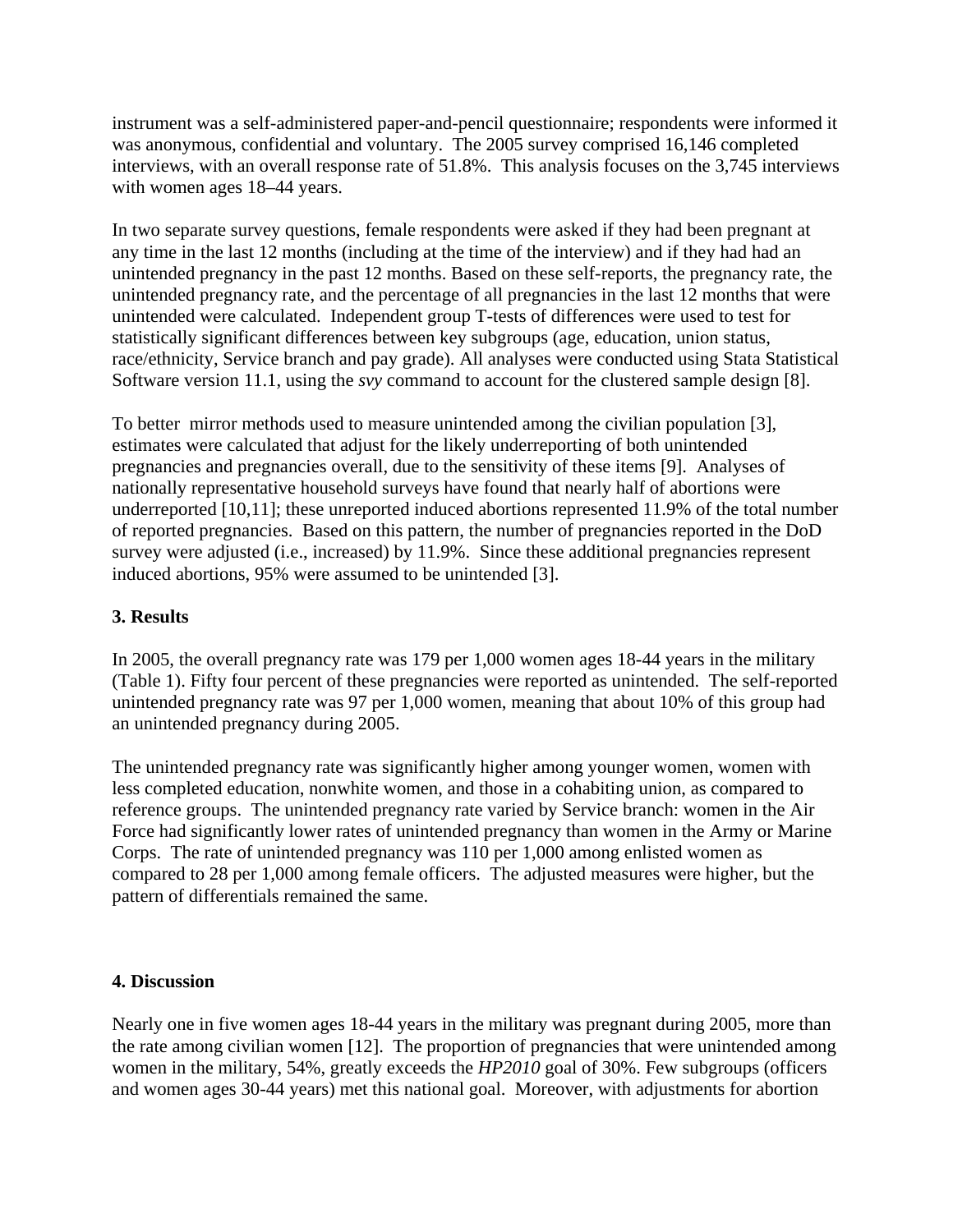underreporting, more than one in 10 women in the military experienced an unintended pregnancy in the last year, twice the rate of 51 per 1,000 among civilian women.

These findings indicate that further efforts are needed to reduce unintended pregnancy among women in the military. The DoD already has a strong foundation: because the military has to ensure that active duty personnel are healthy and fit for duty, it has a long history of educating military personnel about their sexual health and providing them and their families with nearuniversal health care [5]. Continued tracking of unintended pregnancy is needed to monitor progress.

#### **5. Acknowledgements**

Laura Duberstein Lindberg is a Senior Research Associate at the Guttmacher Institute, New York, New York. Request reprints from [llindberg@guttmacher.org](mailto:llindberg@guttmacher.org)

The capable research assistance of Liz Carlin is gratefully acknowledged, as well as the reasoned advice of Heather Boonstra. This study was supported by The Wallace Alexander Gerbode Foundation, through a grant to the Guttmacher Institute. The opinions or assertions herein are those of the author and do not necessarily reflect the view of the United States Department of Defense. The conclusions and opinions expressed here are those of the author alone. From Office of the Assistant Secretary of Defense, Health Affairs (OASD(HA)), TRICARE Management Activity (TMA), Health Program Analysis and Evaluation (HPA&E), Falls Church, VA.

#### **References**

- [1] U.S. Department of Health and Human Services. Healthy People 2010: Understanding and Improving Health. 2nd ed. Washington, DC: U.S. Government Printing Office; 2000.
- [2] Bray RM, Hourani LL, Rae Olmsted KL, et al. 2005 Department of Defense survey of health related behaviors among active duty military personnel: A component of the Defense Lifestyle Assessment Program (DLAP). Research Triangle Park, NC: RTI International; 2006.
- [3] Finer LB, Henshaw SK. Disparities in rates of unintended pregnancy in the United States, 1994 and 2001. Perspect Sex Reprod Health 2006;38:90-6.
- [4] Custer M, Waller K, Vernon S, O'Rourke K. Unintended pregnancy rates among a US military population. Paediatr Perinat Epidemiol 2008;22:195-200.
- [5] Navy Environmental Health Center (NEHC), Directorate of Population Health, Sexual health and Responsibility Program (SHARP). Unplanned pregnancy among sailors: background and opportunities, [Internet]; 2005. Available from: http://www.nmcphc.med.navy.mil/downloads/healthyliv/sexualhealth/uip\_web\_2004.pdf.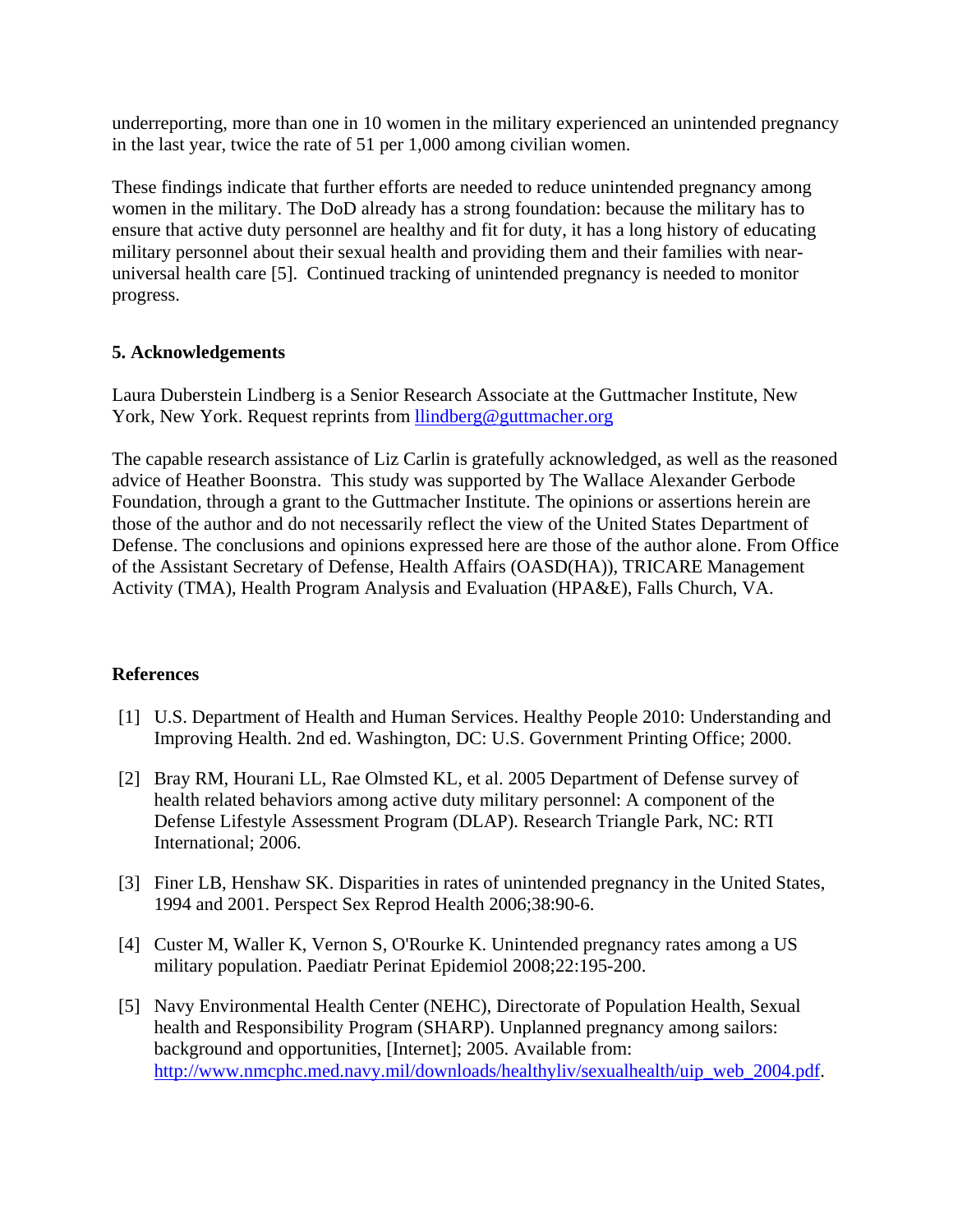- [6] Chung-Park MS. Unplanned pregnancy in active duty women: the rate and associated factors. Navy Med 1999;90:20-4.
- [7] Robbins AS, Chao SY, Frost LZ, Fonseca VP. Unplanned pregnancy among active duty servicewomen, U.S. Air Force, 2001. Mil Med 2005;170:38-43.
- [8] StataCorp. Stata Statistical Software: release 11. College Station (Tex): StataCorp LP; 2009.
- [9] Jones EF, Forrest JD. Underreporting of abortion in surveys of U.S. women: 1976 to 1988. Demography 1992;29:113-26.
- [10] Fu H, Darroch JE, Henshaw SK, Kolb E. Measuring the extent of abortion underreporting in the 1995 National Survey of Family Growth. Fam Plann Perspect 1998; 30:128-33, 138.
- [11] Jones RK, Kost K. Underreporting of induced and spontaneous abortion in the United States: an analysis of the 2002 National Survey of Family Growth. Stud Fam Plann 2007;38:187-97.
- [12] Ventura SJ, Abma JC, Mosher WD, Henshaw SK. Estimated pregnancy rates for the United States, 1990-2005: an update. Natl Vital Stat Rep 2009;58;1-14.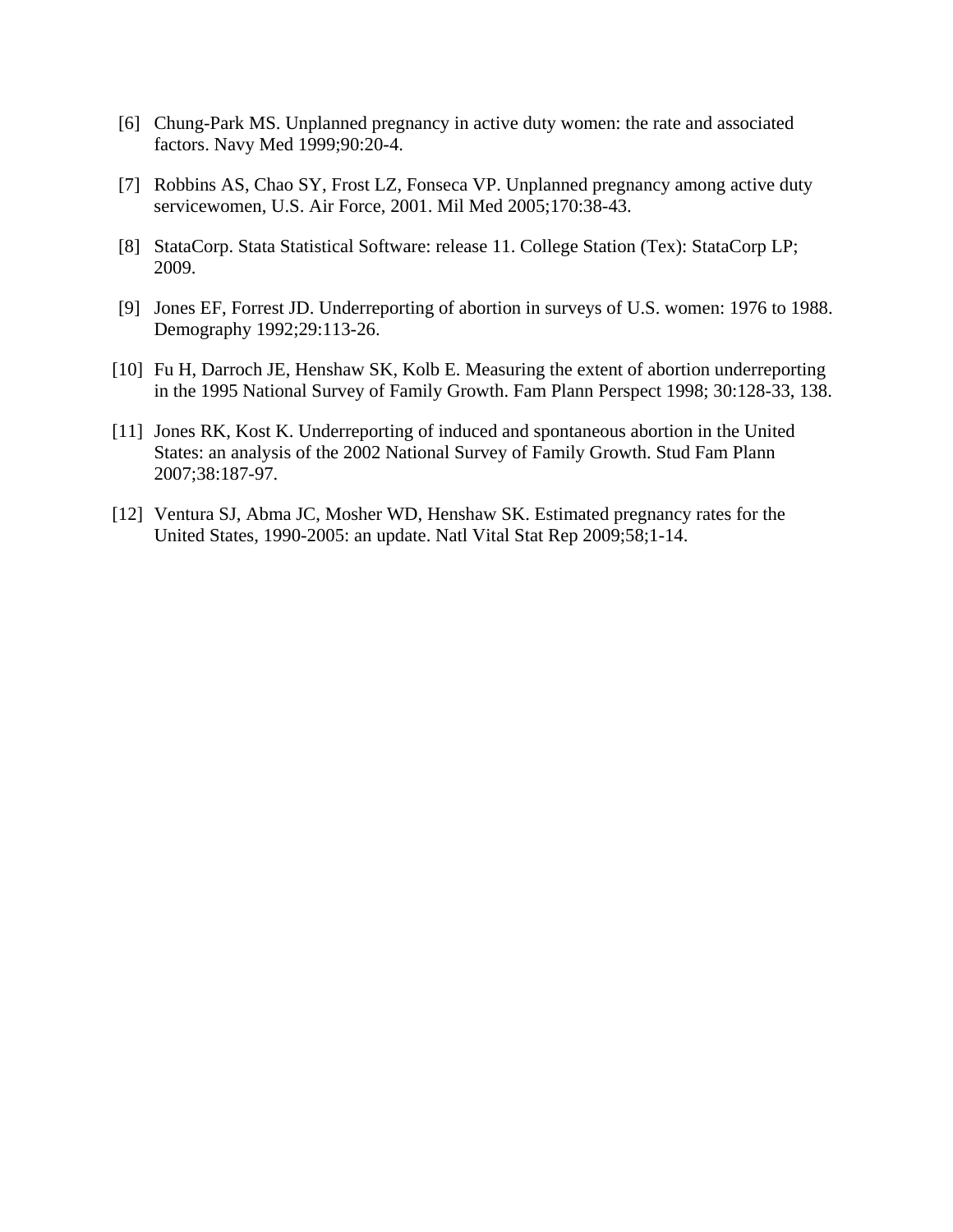|                                  | <b>Overall</b><br>pregnancy rate<br>per 1,000 women |                              | <b>Percentage of</b><br>pregnancies<br>that were<br>unintended |                              | <b>Unintended</b><br>pregnancy rate<br>per 1,000<br>women |                              |
|----------------------------------|-----------------------------------------------------|------------------------------|----------------------------------------------------------------|------------------------------|-----------------------------------------------------------|------------------------------|
|                                  | Self-                                               |                              | Self-                                                          |                              | Self-                                                     |                              |
| Characteristic <sup>a</sup>      | reported                                            | <b>Adjusted</b> <sup>b</sup> | reported                                                       | <b>Adjusted</b> <sup>b</sup> | reported                                                  | <b>Adjusted</b> <sup>b</sup> |
| All military women               | 179                                                 | 200                          | 54                                                             | 59                           | 97                                                        | 117                          |
| Age, years                       |                                                     |                              |                                                                |                              |                                                           |                              |
| 18-24                            | 232<br>$\ast$                                       | 260                          | $\ast$<br>65                                                   | 68                           | 151<br>$\ast$                                             | 177                          |
| $25 - 29$                        | 153                                                 | 171                          | 48<br>$\ast$                                                   | 53                           | 73<br>$\ast$                                              | 90                           |
| $30-44$ (ref)                    | 116                                                 | 130                          | 27                                                             | 35                           | 32                                                        | 45                           |
| <b>Education</b>                 |                                                     |                              |                                                                |                              |                                                           |                              |
| High school or less              | 246<br>$\ast$                                       | 275                          | 59<br>$\ast$                                                   | 63                           | 146<br>$\ast$                                             | 174                          |
| Some college                     | 174<br>∗                                            | 195                          | 57<br>$\ast$                                                   | 61                           | 100<br>$\ast$                                             | 120                          |
| College graduate or higher (ref) | 111                                                 | 124                          | 32                                                             | 39                           | 36                                                        | 49                           |
| <b>Union status</b>              |                                                     |                              |                                                                |                              |                                                           |                              |
| Not married                      | $\ast$<br>96                                        | 107                          | $\ast$<br>81                                                   | 83                           | 78                                                        | 89                           |
| Cohabiting                       | 241                                                 | 270                          | $\ast$<br>72                                                   | 74                           | 173<br>$\ast$                                             | 200                          |
| Married (ref)                    | 259                                                 | 290                          | 39                                                             | 45                           | 102                                                       | 131                          |
| <b>Race/ethnicity</b>            |                                                     |                              |                                                                |                              |                                                           |                              |
| White non-Hispanic (ref)         | 179                                                 | 200                          | 48                                                             | 53                           | 85                                                        | 105                          |
| Black non-Hispanic               | 180                                                 | 201                          | 62                                                             | 65                           | 111<br>$\ast$                                             | 131                          |
| Hispanic                         | 226                                                 | 253                          | 63<br>$\ast$                                                   | 67                           | $\ast$<br>143                                             | 169                          |
| Other                            | 141                                                 | 158                          | 55                                                             | 58                           | 76                                                        | 92                           |

**Table 1. Unintended pregnancy in the last 12 months among women aged 18–44 years in the U.S. military, by women's demographic and service characteristics, 2005**